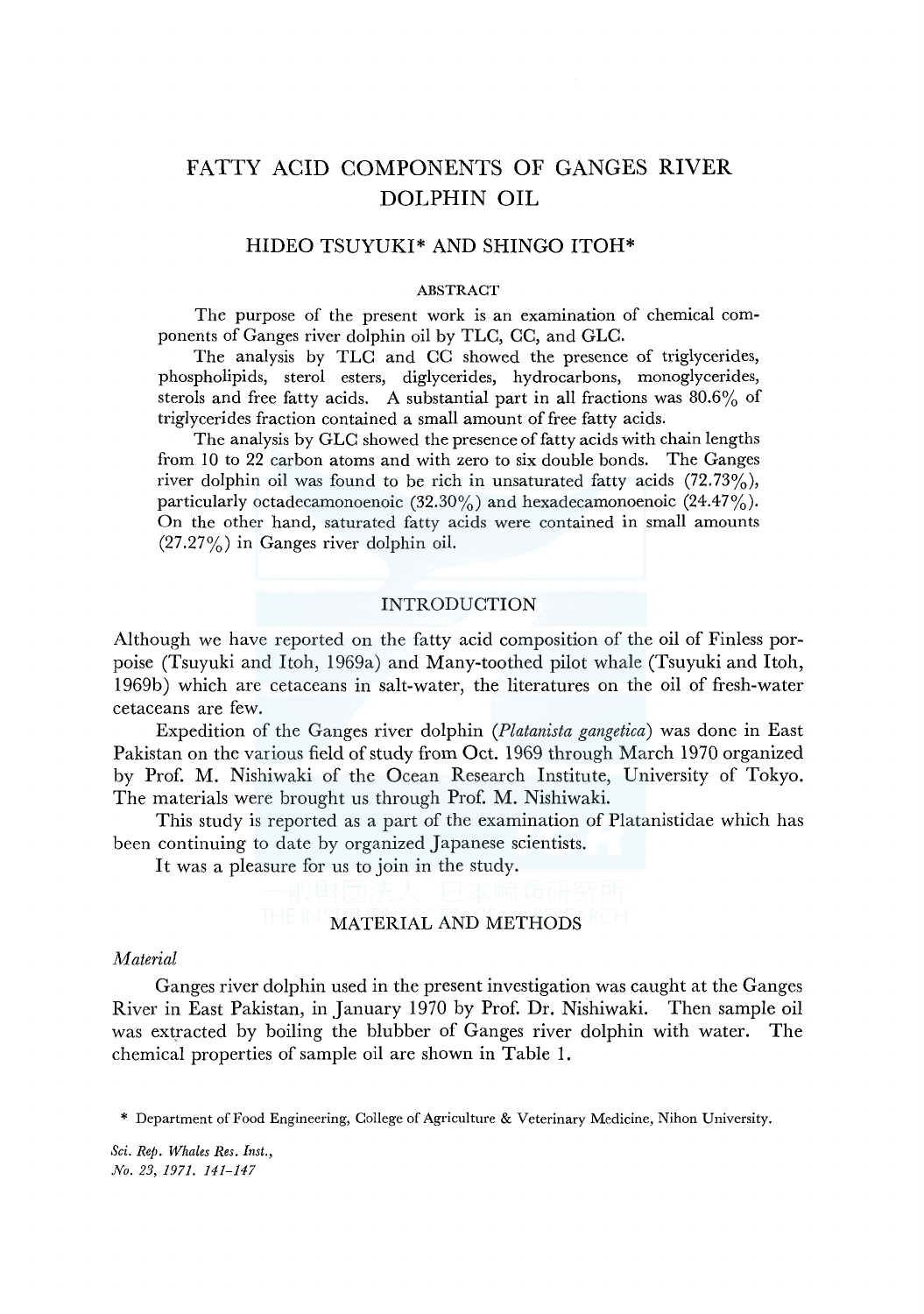#### 142 TSUYUKI AND ITOH

| $n n^{20}$                   | 1.4635 |
|------------------------------|--------|
| Acid value                   | 1.3    |
| Iodine value (Wijs)          | 104.4  |
| Saponification value         | 195.3  |
| Unsaponifiable matter $(\%)$ | 1.01   |

#### TABLE !. PROPERTIES OF GANGES RIVER DOLPHIN OIL

### *Thin-layer chromatograplry*

TLC was carried out qualitatively according to the method of Doizaki and Zieve (1962). Commercially available silica gel (Wakogel B-5, Wako Pure Chemical Industries, Ltd. in Tokyo) was applied in 0.25 mm thickness on  $5 \times 20$  cm glass plate. The plate was dried in air for 15 min after spreading, and activated for 1 hr at 110° just before use. The sample oil was applied on 1.5 cm place from the bottom of the plate with a capillary tube. The chromatograms were developed in the glass chamber saturated with petroleum ether-ethyl ether-glacial acetic acid, 90: 10: 1 ( $v/v/v$ ). The developed plate was sprayed with 50% solution of sulfuric acid in water, and the separated spots were identified by comparison with the each standard mixture which was developed by the same procedure.

### *Silicic acid column chromatography*

To separate Ganges river dolphin oil quantitatively, silicic acid column chromatography was carried out according to the modified method of Barron and Hanahan (1958). A glass column (height 70 cm, ID 20 mm) was packed with 60 g silicic acid (Wakogel C-200, Wako Pure Chemical Industries, Ltd. in Tokyo) prepared by activation at 120° for 1 hr and washing with hexane. 0.526 g of sample oil was placed on the column as  $10\%$  solution in hexane, and constituents in sample oil were eluted. Also the flow rate was adjusted to  $1.5-1.8$  ml/min, and then each fraction was respectively collected in amount of 20 ml. The solvent mixture was replenished from a reservoir filled consecutively with 120 ml of hexane, 180 ml of 15% benzen in hexane, 660 ml of  $5\%$  ether in hexane, 320 ml of  $15\%$  ether in hexane, 280 ml of 30% ether in hexane, 240 ml of 90% ether in hexane and 320 ml of 20% methanol in ether. Each fraction was identified by chromatographed known compounds on silicic acid column by the same procedure.

# *Preparation of methyl ester*

Fatty acid methyl ester was prepared with boron triftuoride-methanol reagent according to Duron and Nowotny (1963). 100 mg of Ganges river dolphin oil was added 10 ml of boron triftuoride-methanol reagent  $(140 g BF<sub>a</sub>$  per liter of methanol) under nitrogen atmosphere, and the conical beaker was closed with the screw cap. Then, the beaker was heated in a boiling water bath for 45 min. After the reaction, the ester was extracted by adding 2 volumes of ethyl ether, so 1 volume of water and shaking. The ethyl ether solution was dehydrated with anhydrous sodium sulfate and then evaporated. Finally the methyl ester was obtained in amount of 92 mg.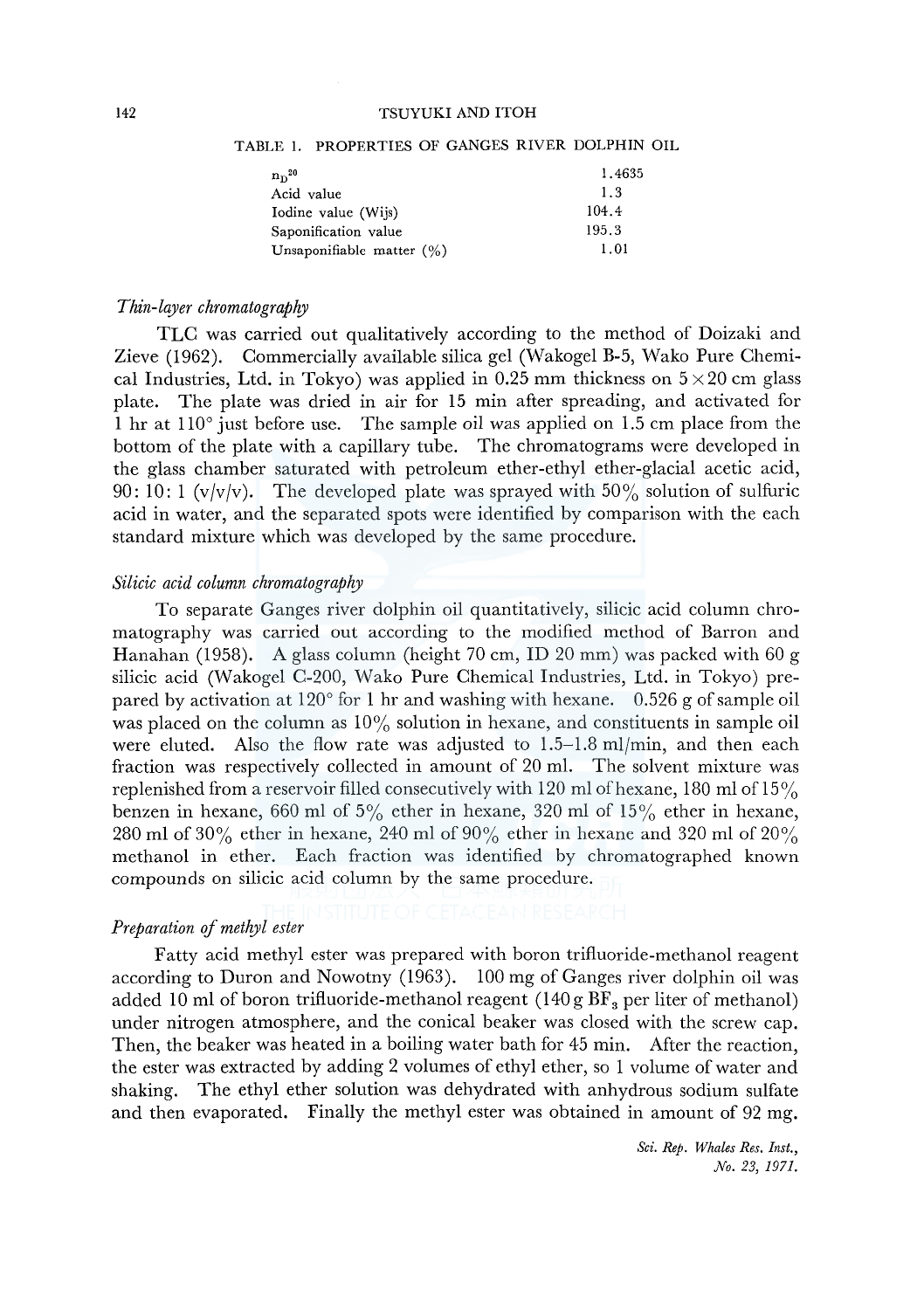# *Gas-liquid chromatography*

GLC was analyzed with a Shimadzu Gas Chromatograph Model GC-lC using a flame ionization attachment. A 180 cm long, 3 mm ID, U shaped stainless steel column was packed with Shimalite W (60–80 mesh), coated with  $10\%$  diethylene glycol succinate (commercially available DEGS made by Shimadzu Seisakusho Ltd, in Kyoto). Column temperature was kept constantly at  $200^{\circ}$ , and temperature at injection port and detector block were respectively 275° and 240°. Flow rates for air, nitrogen as carrier and hydrogen were 600, 70 and 75 ml/min respectively.

Chromatographic peaks were identified either by comparison of retention times with those of standards or from a graph representing the relationship between log retention time and the number of carbon atoms by applying the methods of Ackman (1963), Nelson and Freeman (1960).

Each peak was quantitated by the method of Ettre and Kabot (1963). All fatty acids were calculated as weight percentages of the total known fatty acids present.

### RESULTS AND DISCUSSION

Fig. 1 shows the fractionation of Ganges river dolphin oil by a TLC plate qualitatively. The obtained fractions were from above, as follows: hydrocarbons, sterol esters, triglycerides, free fatty acids, sterols, diglycerides, monoglycerides and phos-

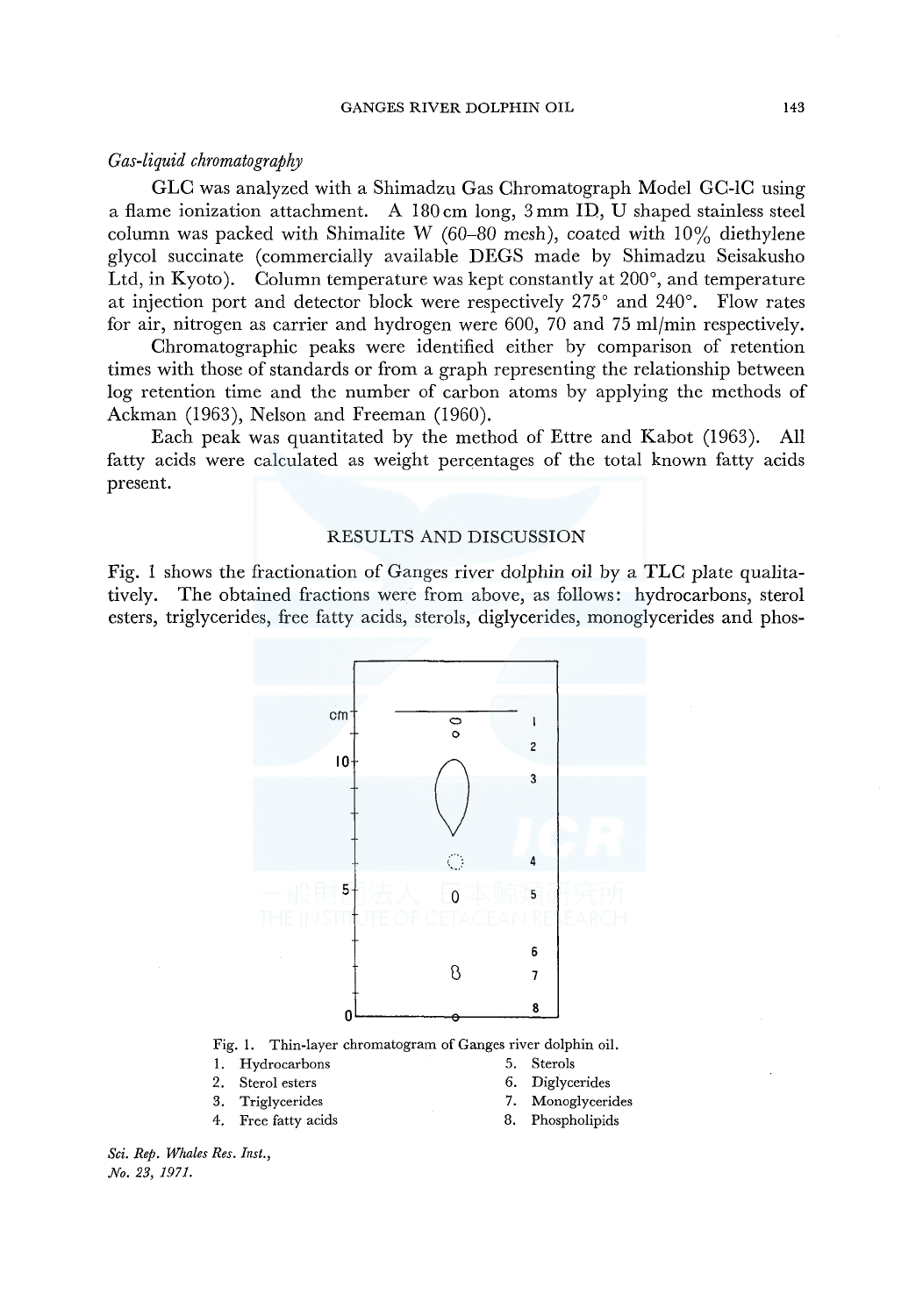

pholipids. It was seemed that triglycerides fraction was contained in sample oil at the largest quantity as compared to other fractions, because of the spot color was darker than others. The seven fractions except triglycerides seem to be contained respectively only trace amount as compared to triglycerides fraction.

Fig. 2 shows the fractionation of Ganges river dolphin oil by a silicic acid column quantitatively. The seven fractions were eluted as follows: hydrocarbons, sterol esters, triglycerides and free fatty acids, sterols, diglycerides, monoglycerides, and phospholipids. The largest proportion was 80.6% as triglycerides and free fatty acids fraction, and other proportions were as follows: 4.9% phospholipids, 4.1 % sterol esters, 3.2% diglycerides, 2.8% hydrocarbons, 2.5% monoglycerides and **1.9%** sterols.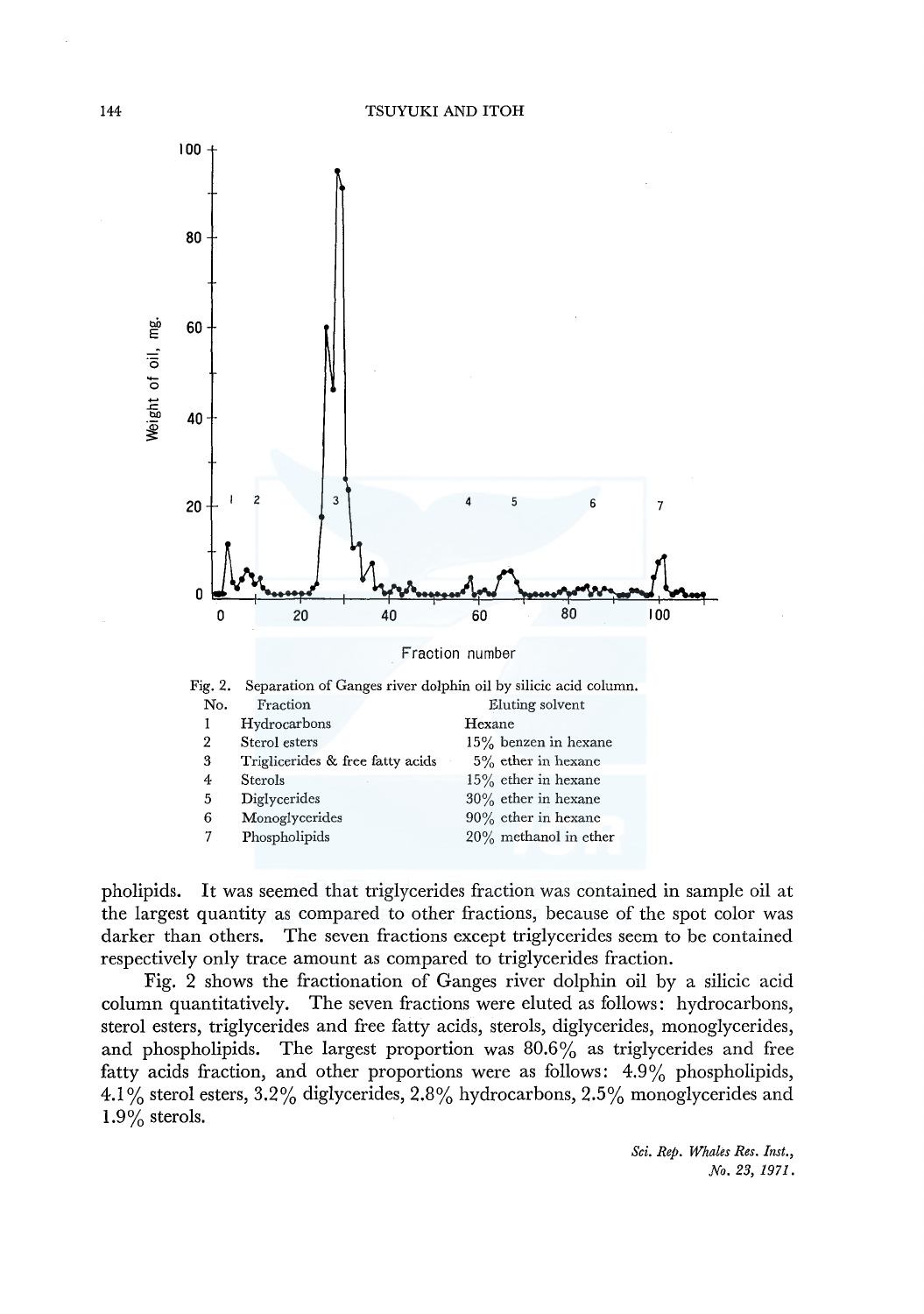#### GANGES RIVER DOLPHIN OIL 145

| No. of<br>carbon atoms | No. of<br>double bonds | Weight<br>per cent | No. of<br>carbon atoms | No. of<br>double bond | Weight<br>per cent |
|------------------------|------------------------|--------------------|------------------------|-----------------------|--------------------|
| 12                     | 0                      | 0.39               | 18                     | 3                     | 0.43               |
| 12                     |                        | 0.09               | 18                     | 4                     | 0.24               |
| 14                     | 0                      | 4.89               | 20                     | 0                     | 2.51               |
| 14                     |                        | 2.35               | 20                     |                       | 0.54               |
| 14                     | 2                      | 1,40               | 20                     | 2                     | 0.11               |
| 16                     |                        | 18.11              | 20                     | 3                     | 0.29               |
| 16                     |                        | 24.47              | 20                     | 4                     | 0.98               |
| 16                     | 2                      | 1.32               | 20                     | 5                     | 0.42               |
| 16                     | 3                      | 1.71               | 22                     | $\Omega$              | 0.10               |
| 18                     | 0                      | 1.27               | 22                     | 4                     | 0.53               |
| 18                     |                        | 32.30              | 22                     | 5                     | 0.41               |
| 18                     | 2                      | 4.65               | 22                     | 6                     | 0.49               |

#### TABLE 2. FATTY ACID COMPONENTS OF GANGES RIVER DOLPHIN OIL

#### TABLE 3. A COMPARISON OF SATURATED AND UNSATURATED FATTY ACIDS OF GANGES RIVER DOLPHIN OIL

|                        |           | Weight per cent of total fatty acids |        |
|------------------------|-----------|--------------------------------------|--------|
| No. of<br>carbon atoms | Saturated | Unsaturated                          | Total  |
| 12                     | 0.39      | 0.09                                 | 0.48   |
| 14                     | 4.89      | 3.75                                 | 8.64   |
| 16                     | 18.11     | 27,50                                | 45.61  |
| 18                     | 1.27      | 37.62                                | 38.89  |
| 20                     | 2.51      | 2.34                                 | 4,85   |
| 22                     | 0.10      | 1.43                                 | 1.53   |
| Total                  | 27.27     | 72.73                                | 100.00 |

From the results of thin layer chromatogram and column chromatogram, it was found that Ganges river dolphin oil was approximately consisted of triglycerides.

Table 2 shows the fatty acid components of Ganges river dolphin oil by quantitative GLC analysis. There were 24 kinds of fatty acids, having from 12 to 22 carbon atoms. The majority were hexadecanoic, hexadecamonoenoic and octadecamonoenoic fatty acids, because of the total of the above three fatty acids held really  $74.88\%$  of the total fatty acids. The next prominents were tetradecanoic, tetradecamonoenoic and octadecadienoic fatty acids. On the other hand, the total proportion of other fatty acids was slightly 9.72%. In comparison with saturated and unsaturated fatty acids, the proportion of total saturated fatty acids was  $27.27\%$ , and those of total unsaturated fatty acids was  $72.73\%$ , as shown in Table 3. Moreover, to compare with the proportion of each carbon numbers, the most prominent was  $45.61\%$  of 16 carbon atoms fatty acids, and the next was  $38.89\%$  of 18 carbon atoms fatty acids. The rest were as follows:  $8.64\%$  14 carbon atoms,  $4.85\%$  20 carbon atoms,  $1.53\%$  22 carbon atoms and  $0.48\%$  12 carbon atoms.

Finally, the principal ingredient of Ganges river dolphin oil was triglycerides, and main fatty acid components of sample oil were hexadecanoic, hexadecamonoenoic and octadecamonoenoic.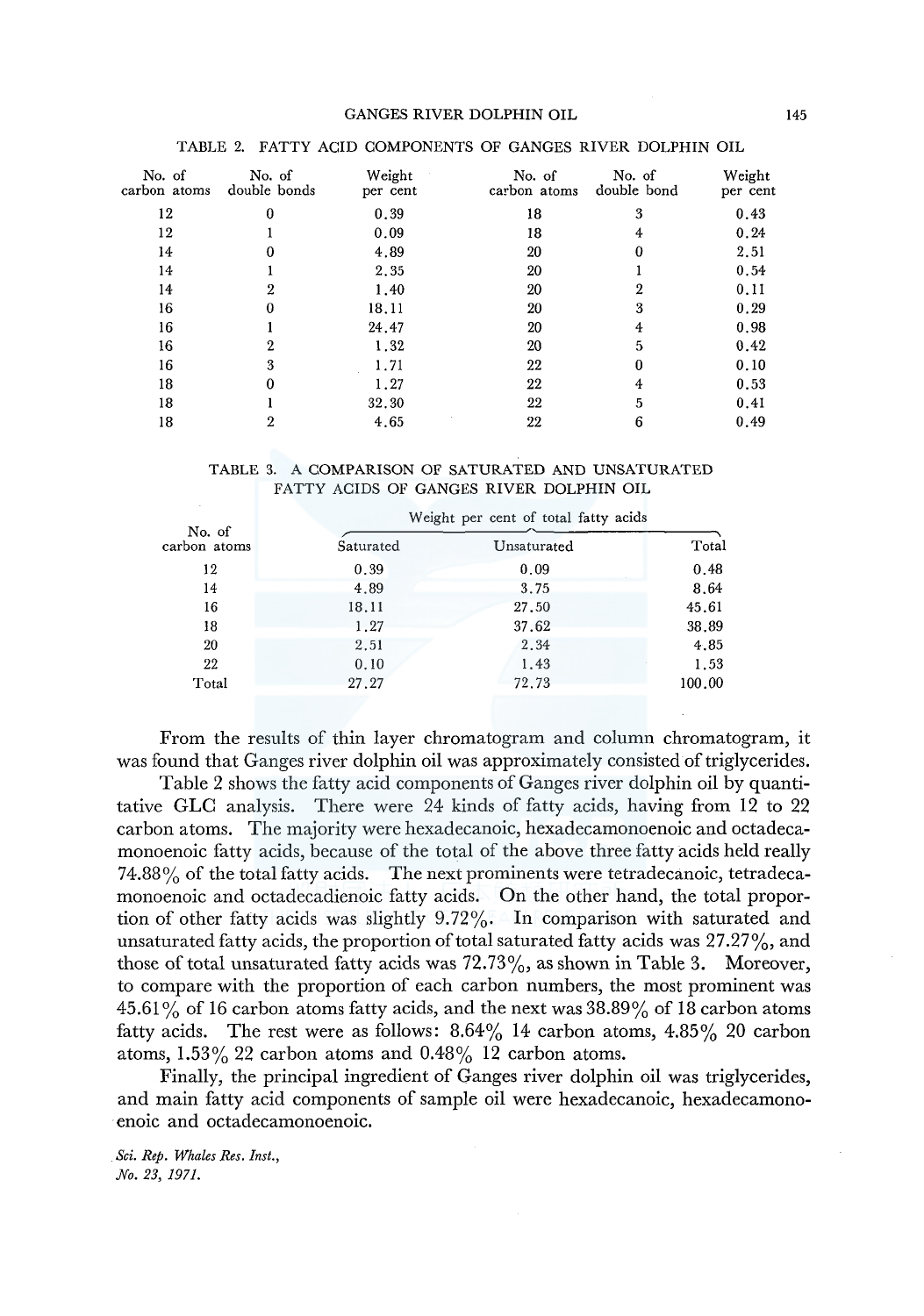### 146 TSUYUKI AND ITOH

### SUMMARY

**1.** The fractionation of Ganges river dolphin oil was done by thin layer chromatography and silicic acid chromatography. The largest fraction was triglycerides and free fatty acids, and its proportion was 80.6%. The other proportions were as follows: phospholipids 4.9%, sterol esters 4.1%, diglycerides 3.2%, hydrocarbons  $2.8\%$ , monoglycerides  $2.5\%$ , and sterols  $1.9\%$ .

2. Fatty acid components of Ganges river dolphin oil were analyzed by gasliquid chromatography.

| The results obtained were as follows: |             |
|---------------------------------------|-------------|
| Total saturated fatty acids           | $27.27\%$ ; |
| dodecanoic                            | $0.39\%$    |
| tetradecanoic                         | 4.89%       |
| hexadecanoic                          | $18.11\%$   |
| octadecanoic                          | 1.27%       |
| eicosanoic                            | $2.51\%$    |
| docosanoic                            | $0.10\%$    |
| Total unsaturated fatty acids         | $72.73\%$ ; |
| dodecamonoenoic                       | $0.09\%$    |
| tetradecamonoenoic                    | $2.35\%$    |
| tetradecadienoic                      | $1.40\%$    |
| hexadecamonoenoic                     | $24.47\%$   |
| hexadecadienoic                       | $1.32\%$    |
| hexadecatrienoic                      | $1.71\%$    |
| octadecamonoenoic                     | 32.30%      |
| octadecadienoic                       | $4.65\%$    |
| octadecatrienoic                      | $0.43\%$    |
| octadecatetraenoic                    | $0.24\%$    |
| eicosamonoenoic                       | $0.54\%$    |
| eicosadienoic                         | $0.11\%$    |
| eicosatrienoic                        | $0.29\%$    |
| eicosatetraenoic                      | $0.98\%$    |
| eicosapentaenoic                      | $0.42\%$    |
| docosatetraenoic                      | $0.53\%$    |
| docosapentaenoic                      | $0.41\%$    |
| docosahexaenoic                       | $0.49\%$    |
|                                       |             |

### REFERENCES

- AGKMAN, R. G., 1963. Structural correlation of unsaturated fatty acid esters by graphycal comparison of gas-liquid chromatographic retention times on a polyester substrate. J. *Am. Oil Chemists' Soc.,* 40: 558-564.
- BARRON E.J. and D.J. HANAHAN, 1958. Silicic acid chromatography of the neutral lipides of rat liver, beef liver, and yeast. J. *Biol. Chem.,* 231: 493-503.

DOIZAKI, W. M. and L. ZIEVE, 1962. Rapid thin-layer chromatographic separation of phospholipids and